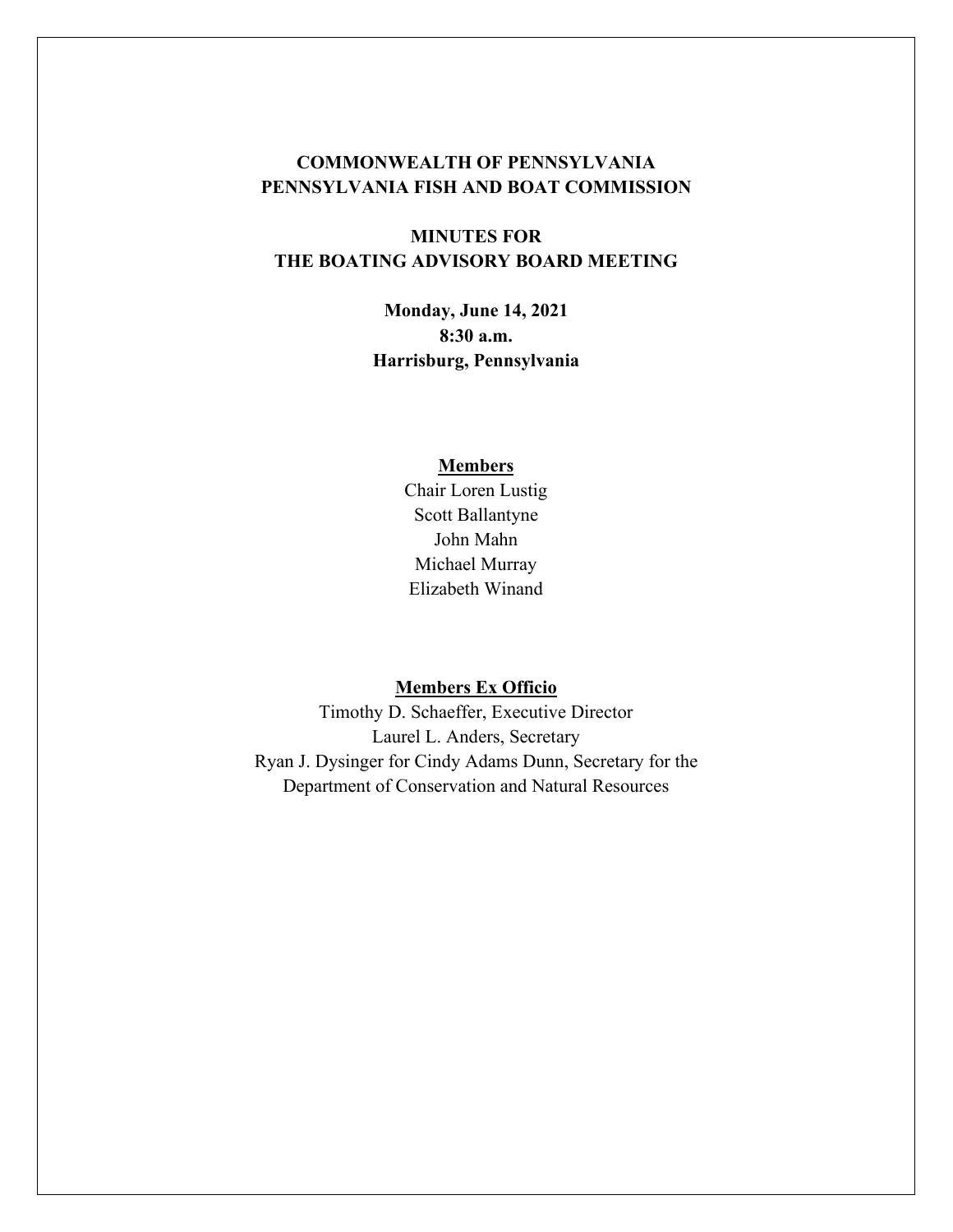# **TABLE OF CONTENTS** Page

|--|

| I.    |                                                                                                                     |
|-------|---------------------------------------------------------------------------------------------------------------------|
| II.   |                                                                                                                     |
| III.  |                                                                                                                     |
| IV.   |                                                                                                                     |
| V.    |                                                                                                                     |
| VI.   | Old Business<br>a.<br>b.<br>2020 Boating Accident Analysis & Fatality Summary 3<br>$\mathbf{c}$ .<br>d.             |
| VII.  | <b>New Business</b><br>a.                                                                                           |
| VIII. | Discussion Items<br>a.<br>b.<br>$\mathbf{c}$ .<br>d.<br>e.<br>2021 NASBLA Annual Conference, Pittsburgh, PA 7<br>f. |
| IX.   |                                                                                                                     |
| X.    |                                                                                                                     |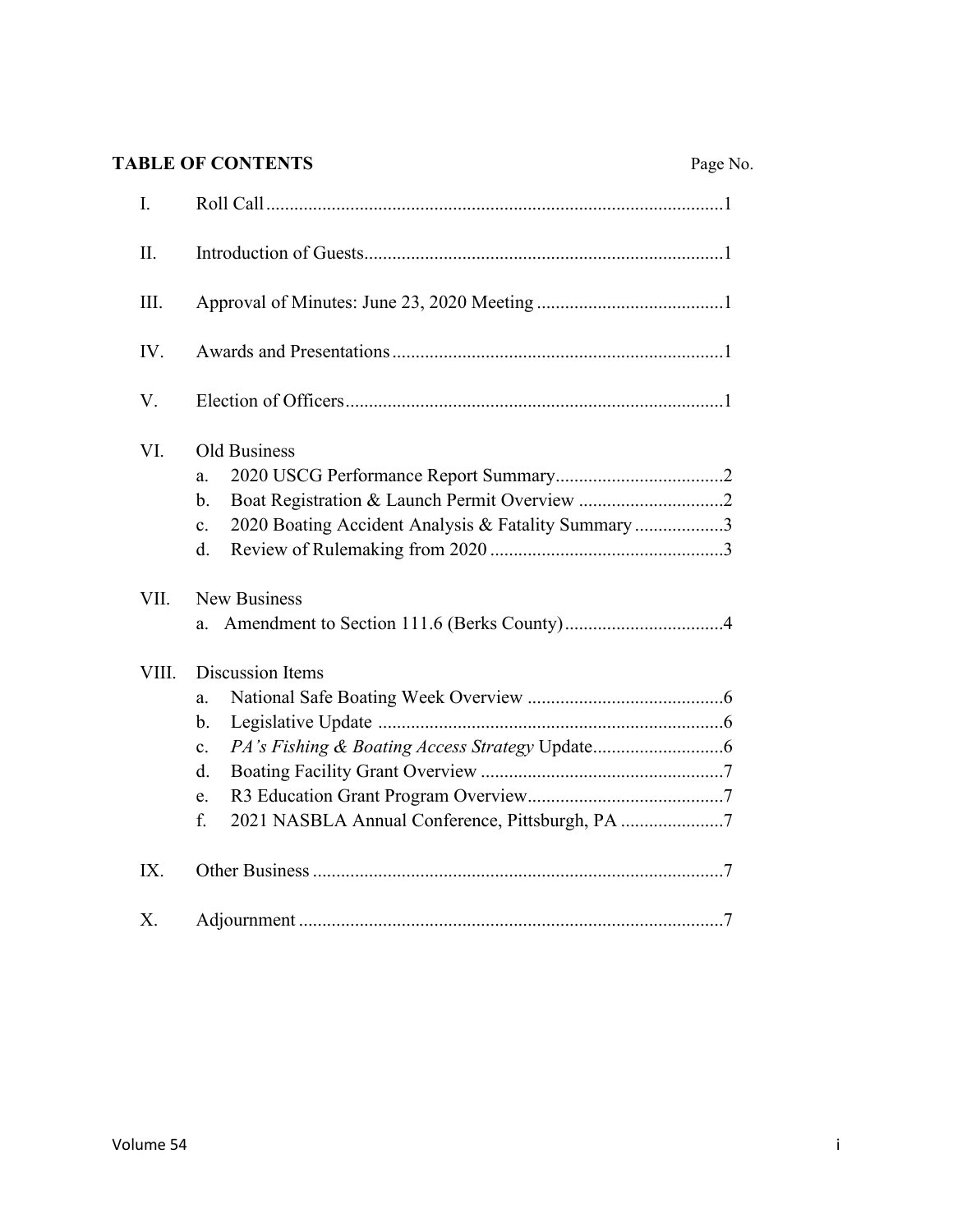# **I. Roll Call**

The meeting was called to order by Chair Loren Lustig at 8:30 a.m. Chair Loren Lustig and members Scott Ballantyne, John Mahn, and Elizabeth Winand were present. Executive Director Timothy Schaeffer, Secretary Laurel Anders, and Ryan Dysinger were also present. A quorum was present.

In addition to the members of the Board, the following Commission staff were present: Commission President Richard Lewis, Commissioner Rocco Ali, and Commissioner Donald Anderson; Wayne Melnick, Chief Counsel; Yvonne Grier, Executive Secretary; Chad Whitaker, Administrative Officer; Sean Gimbel, Strategic Initiatives and Special Projects Coordinator; Adam Spangler, Boating Safety Education Specialist; Bernard Matscavage, Director of Administration; Michael Nerozzi, Director of Policy and Planning; Scott Bollinger, Statewide Public Access Program Manager; Amber Nabors, Director of Outreach, Education, and Marketing; and Andrew Shiels, Deputy Executive Director for Field Operations.

# **II. Introduction of Guests and Public Comment**

Guests included: Mary Gibson, Blue Mountain Outfitters; Frank Maguire, Pennsylvania Environmental Council; Nancy and John Cheris, America's Boating Club of Central Pennsylvania; Larry Graham, Susquehannock Sail & Power Squadron; and Louise Lustig, spouse of BAB Member.

### **III. Approval of the June 23, 2020 Meeting Minutes**

A motion was made by Scott Ballantyne and seconded by John Mahn to approve the June 23, 2020 minutes. After a roll call vote by Laurel Anders, the motion carried.

### **IV. Awards and Presentations**

Loren Lustig and Laurel Anders presented a plaque and framed print to Mary Gibson whose term on the Boating Advisory Board recently ended.

### **V. Election**

Loren Lustig opened the floor for nominations for Chair. A nomination was made by Scott Ballantyne to re-elect Loren Lustig for a fourth term. Hearing no other nominations, Loren Lustig called for a motion to close nominations. A motion was made by Scott Ballantyne and seconded by John Mahn to close nominations for Chair. Loren Lustig called for a vote to reelect Loren Lustig as Chair. All members of the board present voted in favor and Loren Lustig was re-elected as Chair.

Loren Lustig nominated John Mahn for Vice Chair. Hearing no other nominations, Loren Lustig called for a motion to close nominations. A motion was made by Scott Ballantyne and seconded by Loren Lustig to close nominations for Vice Chair. Loren Lustig called for a vote to elect John Mahn as Vice Chair. All members of the board present voted in favor and John Mahn was elected as Chair.

### **VI. Old Business**

### **Brief overview of new Bureau of Boating**

Before beginning the discussion of old business, Laurel Anders gave a brief overview of the structure of the new Bureau of Boating, including the Division of Boating & Watercraft Safety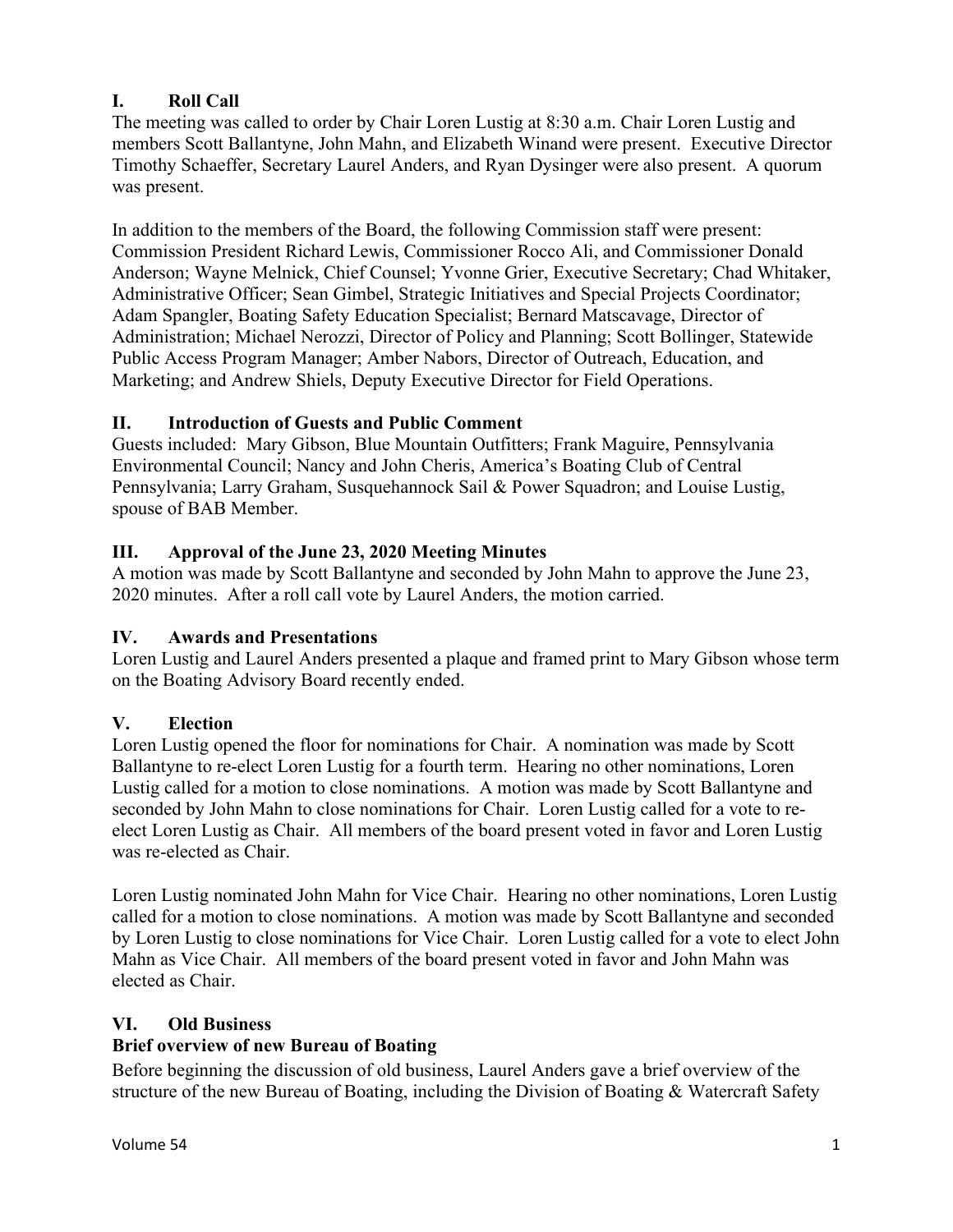and Division of Waterways & Marina Management. She also described the vacant positions that will be filled in the near future.

# **A. 2020 USCG Performance Report Summary**

Laurel Anders provided an overview of the Commission's performance report to the U. S. Coast Guard for the federal fiscal year (FFY) which runs from October 1, 2019, though September 30, 2020. During this period, Pennsylvania reported 11 recreational boating fatalities. This equates to an average of approximately 13 fatalities per year over a twenty two-year period which is a slight decrease. There is no apparent trend year to year. The USCG currently calculates the average number of fatalities per 100,000 registered boats as the standard unit of measure. The current fatalities per 100,000 registered boats in Pennsylvania is 3.

The Commission issued 23,413 NASBLA-approved Boating Safety Education Certificates in FFY 2020, an increase of 5,449 from FFY 2019. The majority of these courses were online, via course providers BOAT-Ed and Boater Exam. There were also classroom courses taught primarily by the USCG Auxiliary, the U.S. Power Squadrons, and the Fish and Boat Commission. Boating safety education is an important component of our Recreational Boating Safety (RBS) program.

In FFY 2020, the Commission certified 2,392 students through the Water Rescue Program which meets or exceeds various levels (Awareness, Operations, Technician) of National Fire Protection Association standards. This is a decrease of 3,048 students from FFY 2019. The courses offered include: Water Rescue for the First Responder, Water Rescue & Emergency Response, Emergency Boat Operation & Rescue, Ice Rescue & Emergency Response, and Advanced Line Systems Rescue.

The Commission registered 301,450 watercraft during FFY 2020. The peak was in 2000 with 360,361 registered boats and there's been a slow and steady overall downward trend since then. This decline has been primarily in one class of boats. The numbers of motorboats less than 16 feet in length that are registered in Pennsylvania have declined steadily since 2000. This class of boat was very popular until canoes and kayaks started taking over in being very affordable, easy to transport, etc. Conversely, the number of launch permits (required for unpowered boats using PFBC and DCNR launches) has significantly increased over time.

# **B. Boat Registration & Launch Permit Overview**

Bernie Matscavage, Director of Administration, presented a three-year comparison report of boat registration (new, renewal and transfer), boat title (new, transfer, duplicate, etc.) and launch permit (one- and two-year) transactions and associated revenues on an annual basis. As previously noted, the total number of active boat registrations continues to decrease, most significantly in the small boat category (under 16 feet in length). Unpowered boat registration transactions have remained stable while launch permit sales have increased dramatically in recent years. This report—titled "Boat Registration and Titling-Executive Summary"—helps to depict year-to-year changes and overall trends that impact the health of the Commission's Boat Fund.

# **C. 2020 Boating Accident Analysis & Fatality Summary**

Volume 54 2 Laurel Anders provided an overview of the 2020 Boating Accident Analysis & Fatality Summary. From January 1 to December 31, 2020, there were 58 reportable boating accidents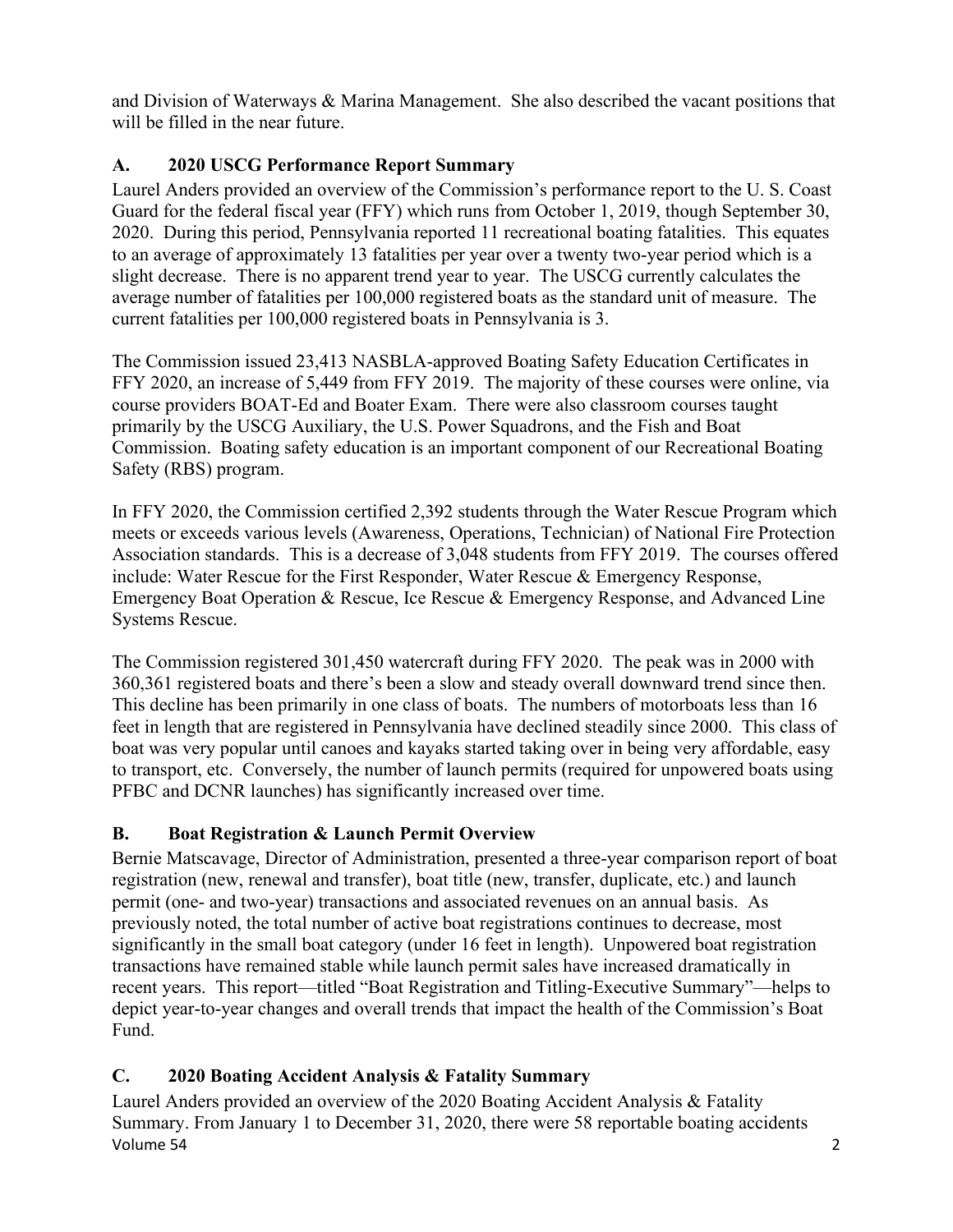resulting in 39 injuries requiring medical treatment. The most common type of accident was capsizing. Property damage amounted to \$145,791. Unfortunately, there were 9 fatal accidents with 11 fatalities in calendar year 2020. None of the victims were wearing life jackets at the time of the incidents. Life jackets were carried onboard but not worn by seven victims. The remaining victims had none or insufficient life jackets onboard.

Laurel Anders provided an overview of cold weather data relating to boating accidents and fatalities. In 2012, the Boating Advisory Board considered a chart of fatalities versus accidents by month for a ten-year period from 2002-2011. The chart showed the number of accidents by month, increasing around April/May, peaking in July, then tapering off into Sept/Oct, which coincided with most of the boating activity in PA. The red bars on the chart showed the percentage of accidents resulting in fatalities which was much higher from November thru April due to cold water temperatures resulting in cold water shock from victims who end up in the water. Both the BAB and the Commission considered this data and established what has become known as the "cold weather life jacket wear requirement"--all boaters must wear a life jacket on boats less than 16 feet in length and all canoes or kayaks from November  $1<sup>st</sup>$  to April  $30<sup>th</sup>$  each year.

We are currently in the  $10<sup>th</sup>$  year of this legal requirement and staff will be assessing its impact at the end of the year. Based on current accident statistics since the cold weather requirement has gone into place, we see that the number of accidents peaks around July, however the percentage of accidents that resulted in fatalities during the cold weather months has gone from 50%-100% in the previous 10-year timeframe to 15%-60% in the current 10-year timeframe. There are a lot of factors that contribute to recreational boating accidents and fatalities--many of which are outside of the Commission's control--and this is just an initial assessment. Staff will take a much closer look at the data to determine the true impact and how we can continue to drive the overall trend in accident statistics downward.

### **D. Review of Rulemaking from 2020**

Laurel Anders provided a summary of rulemaking that was enacted as a result of the Board's recommendations in 2020. In the fall of 2019, the U.S. Army Corps of Engineers requested that the PFBC make a change to § 111.6 relating to water ski regulations for Blue Marsh Lake in in Berks County. The BAB considered the request at its June 2020 meeting and recommended the Commission consider a regulatory amendment. The Commission approved proposed rulemaking at its July 2020 meeting, however an error was discovered in the wording of the rulemaking and no further progress was made. The project manager at Blue Marsh Lake submitted clarification regarding the requested amendment which will be presented to the BAB at this meeting (see New Business below).

The U.S. Army Corps of Engineers requested that the PFBC make a change to § 111.43 relating to horsepower limitations on Shenango River Lake in Mercer County. The BAB considered the request at its June 2020 meeting and recommended the Commission consider a regulatory amendment. The Commission approved proposed rulemaking at its July 2020 meeting, however it was not published in the PA Bulletin and no further progress was made. Commission staff are currently preparing the proposed rulemaking for publication so that it can be considered as final rulemaking at the Commission's fall quarterly board meeting.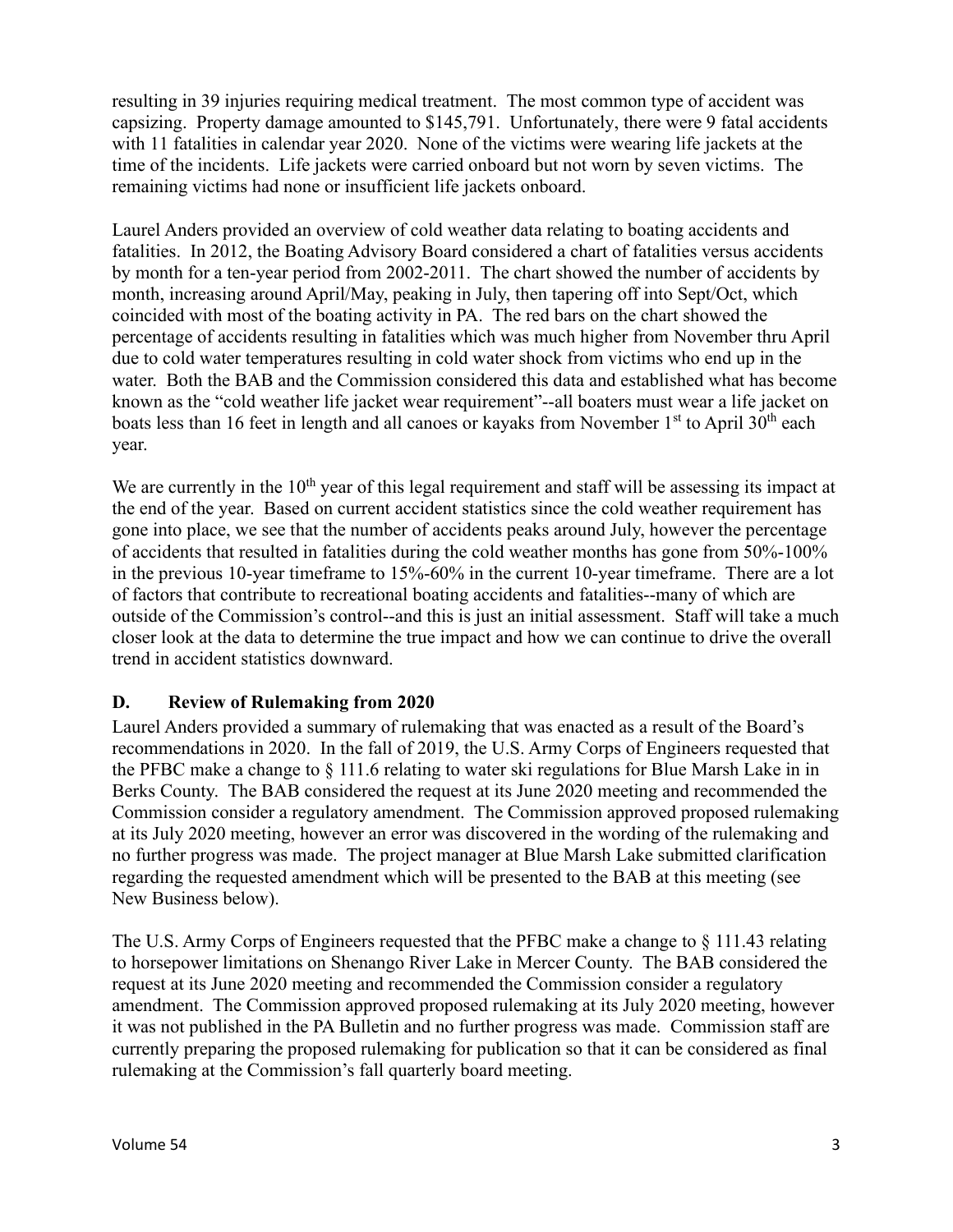#### **VI. New Business**

#### **A. Amendment to 58 Pa. Code § 111.6 (Berks County).**

#### Commentary:

Blue Marsh Lake is a 1,148-acre flood control project managed by the U.S. Army Corps of Engineers (USACOE) in Berks County. 58 Pa. Code § 111.6 states that a boat may not tow more than one water-skier (i.e., person) on Blue Marsh Lake. This regulation was promulgated shortly after the Blue Marsh Recreation Area was established to address a perceived safety issue relating to boats with multiple towlines. According to definitions contained in 58 Pa. Code § 109.4 (relating to waterskiing, aquaplaning, kite skiing, and similar activities), the term "waterski" is defined as "a device used by a person to be towed through or on water behind a boat. The term includes conventional water skis, aquaplanes, kneeboards, inner tubes, inflatable hot dogs, air mattresses, parasails, kite skis, and similar devices." Some of these devices are designed to carry more than one person.

In the fall of 2019, the USACOE requested a change to  $\S$  111.6 citing that it does not serve the intended purpose, causes confusion among boaters, and unnecessarily limits recreational boating opportunities. Staff prepared an amendment for the Boating Advisory Board's consideration and recommendation (June 23, 2020) and the Commission's approval as proposed rulemaking (July 20, 2020). However, it later was discovered that the proposed amendment did not match the USACOE's request.

The USACOE recently requested the Boating Advisory Board reconsider their request to amend § 111.6 with the intent to limit the number of devices towed by a boat—rather than the number of persons—to no more than one. The USACOE stated that with the popularity of inflatable towed devices designed to carry more than one person, this amendment will eliminate confusion among the boating public and increase recreational boating opportunities. It is also anticipated that the amendment will result in more effective and efficient law enforcement efforts on the lake. The number of persons being towed on a device is limited by the boat's persons capacity.

Staff propose the following changes to §111.6:

§ 111.6. Berks County.

\* \* \*

(a) *Blue Marsh Lake.*

\* \* \*

(3) A boat may not tow more than one **[water-skier] water ski device**.

#### Briefer:

Laurel L. Anders, Director, Bureau of Boating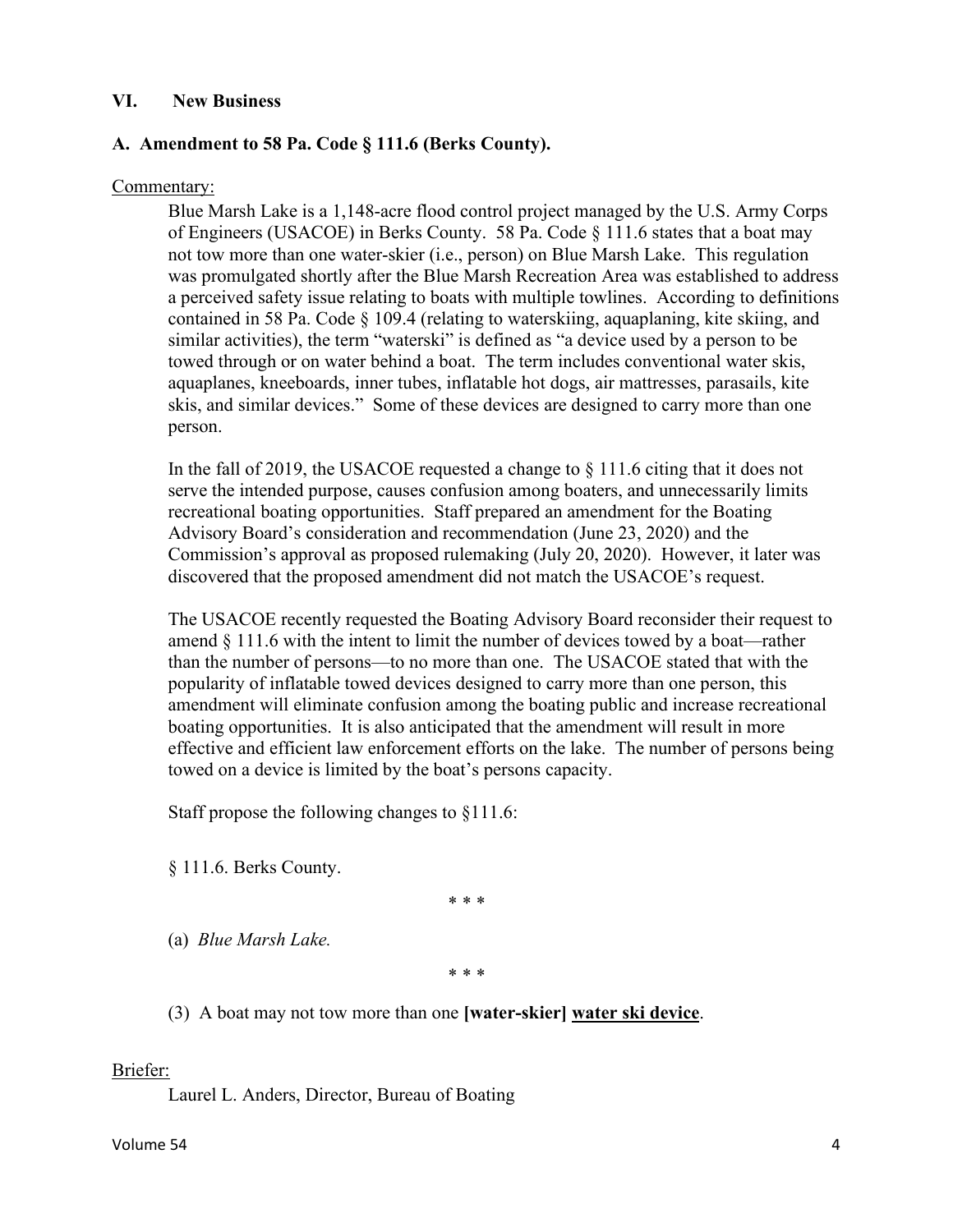### Action:

A motion was made by Scott Ballantyne and seconded by John Mahn to recommend this amendment to the Commission. The motion carried.

### **VII. Discussion Items**

### **A. National Safe Boating Week Overview**

Adam Spangler provided an overview of the Commission's activities during National Safe Boating Week (NSBW), May 22-28, 2021. National "Wear Your Life Jacket at Work Day" is always the day before NSBW and staff are encouraged to participate and submit photos of wearing life jackets during their typical work day. This year, the Commission selected three random staff participants who received throw bags and NSWB goodies. Also on May 21st, the Commission hosted a NSBW kick-off event and ribbon-cutting ceremony at its Five Locks Access on the Schuylkill River. Participants at this special event included the Wildlands Conservancy, Schuylkill River Greenway, Berks County Commissioner, PFBC Commissioner, PFBC staff, and local media. The event was recorded and publicized on the Commission's social media accounts.

The PFBC produced a feature video for NSBW which was posted on social media with more than 8,666 views and 20+ hours of watch time since its airing on May 22nd. NSBW was featured in at least six television broadcasts and eight radio broadcasts, many of which included interviews with PFBC staff. Three newspapers ran feature stories and six newspapers published Executive Director Schaeffer's Op-Ed on boating safety. The Commission produced 21 social media posts during NSBW reaching nearly 150,000 people.

The Commission used NSBW as an opportunity to promote boating safety education courses. Nearly 3,000 students completed courses during the month of May, with the interactive online course (ilearntoboat) being the most popular. Twenty-five staff took advantage of a special offer to complete a boating safety course and obtain their certificate at no charge.

# **B. Legislative Update**

Mike Nerozzi provided a legislative update which included a report on efforts to align PFBC boat registrations with the calendar year via Senate Bill 403 and House Bill 1153. Additionally, PFBC's legislative liaison coordinated with members of the House and Senate to produce public service announcements for NSBW. In total, 15 House members and 7 Senate members produced videos, of which 8 are members of their respective Game and Fisheries Committee.

# **C.** *PA's Fishing & Boating Access Strategy* **Update**

Sean Gimbel provided an update on the development of Pennsylvania's Fishing and Boating Access Strategy which is a joint effort between PFBC and DCNR. The PFBC conducted 6 regional staff focus groups in March with 42 staff representing bureaus across the Commission and 12 hours of facilitated discussions. Emerging focus group themes were shared. DCNR conducted 6 regional staff focus groups in April with 60 staff representing Forestry, State Parks, and Recreation and Conservation. A comparable amount of feedback was collected, and similar themes are anticipated with slight nuances due to differences in agency missions. Next steps in the joint effort include comparing focus group results, planning and conducting stakeholder engagement, implementing GIS/data/analysis, planning a public survey, and